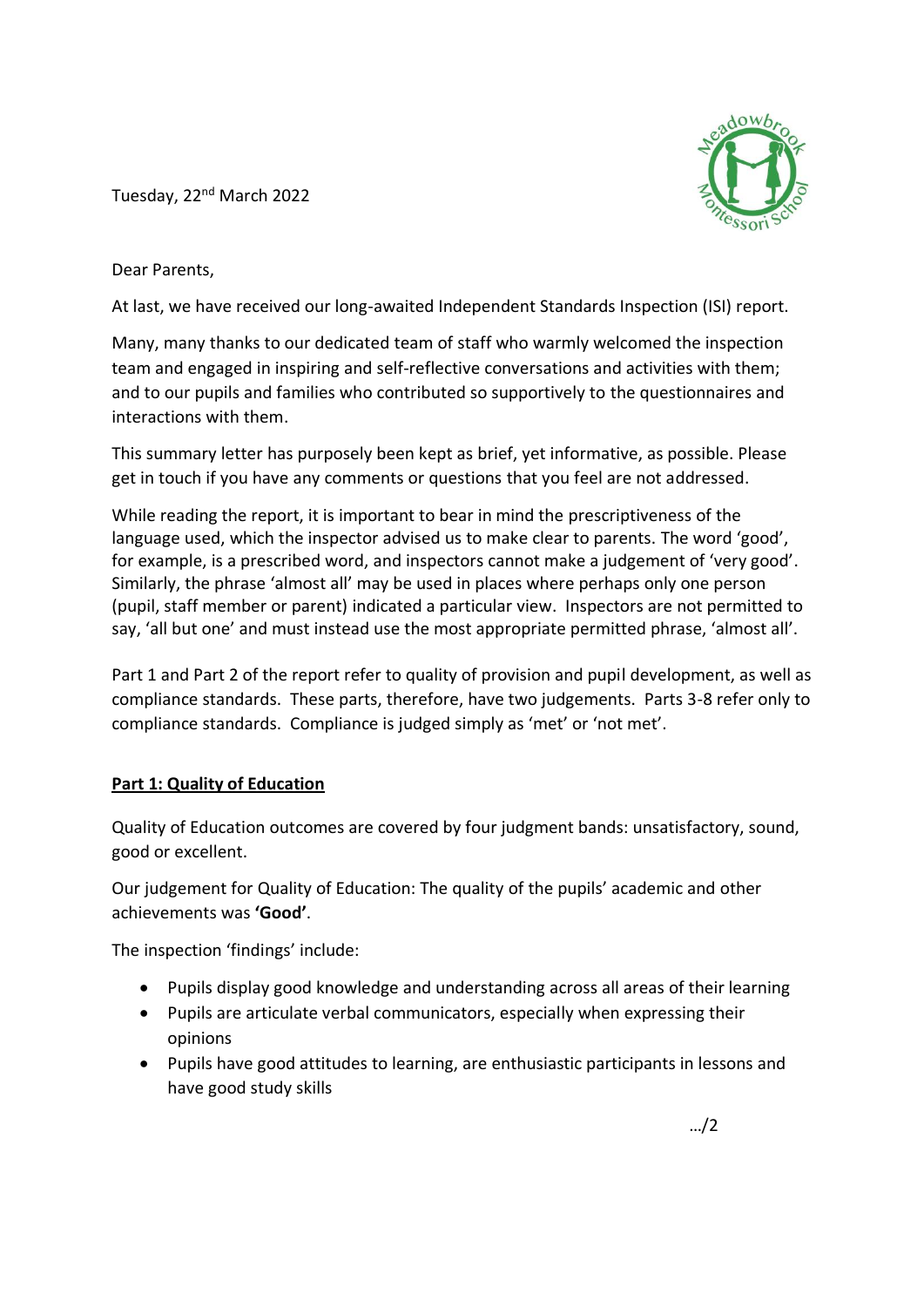The report recommends that the school increase pupils' opportunities for independence and initiative in lessons. Staff have already discussed ways to achieve this and are implementing their ideas. One activity we have already introduced is an agenda box for educational studies, which will be used in just the same way as our agenda box for community meetings. Children will write things they want to study or know more about, as well as new skills they would like to try, and put their idea in their class box. This will be shared weekly by the class teacher, who will then consult the class on what can be covered, what skills could be employed and what learning outcomes could be achieved. Keeping class scrap books will evidence more of the wonderful things we do. From September, we are also introducing two afternoons per week dedicated to the development of life skills. Children will be able to attend a number of workshops on offer during these sessions, including, but not limited to: country dancing, food technology, still life art sessions, journalism, design and technology, forest school (including allotment duties), showtime, drama and music. Children will be able to contribute their own ideas and help with the planning of the workshops with the support of their teachers. More details about this will follow.

The compliance standards were '**met'.**

#### **Part 2: Spiritual, Moral, Social and Cultural (SMSC) Development of Pupils**

As with the quality of education, SMSC outcomes are covered by four judgment bands: unsatisfactory, sound, good or excellent.

Our judgement for spiritual, moral, social and cultural development of pupils was **'Excellent'.**

#### There are no recommendations.

The inspector was extremely impressed with our policy and practice, which was supported by feedback from parents and pupils. Thank you all! Excellence was entirely and consistently visible within all classes, lessons, meetings and social interactions. Our Community Meetings particularly impressed them; along with the quality and quantity of work in children's Personal, Social, Health and Economic books; our focus on diversity and inclusion; and the great extent to which children have a 'voice.' The compliance standards were '**met'.**

…/3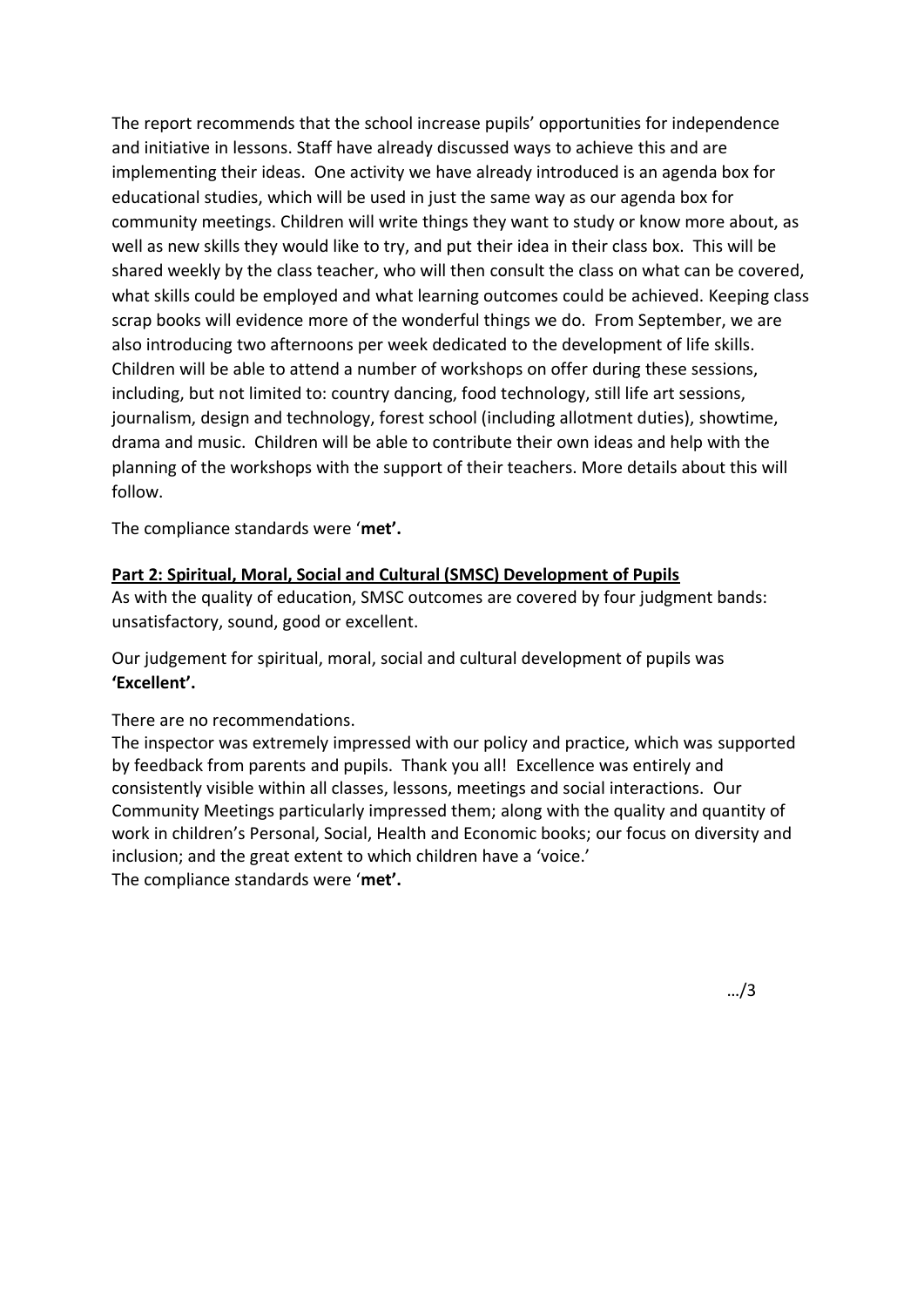# **Part 3 Welfare, Health and Safety of Pupils**

The compliance standards are **not met.** All standards were met except as explained below.

a) The inspection report stated that 'The fire risk assessment (FRA) is not kept up to date and so is not regularly reviewed.'

The Proprietor, Steve Byron, comments: *A full FRA was completed by external experts Peninsula, on Monday 21/2/2022. That assessment confirmed that Meadowbrook and the Proprietor, at the time of the inspection (24-28/1/2022) were fully compliant with fire safety regulations regarding FRA. The regulations require that the FRA that is in place is reviewed annually. The previous Meadowbrook FRA was reviewed during a face to face on-site visit by Roy Ehlert of Peninsula on 22/11/2021 and followed up with a written report from Mr. Ehlert and had been reviewed annually by the Proprietor.*

*b)* The inspection report stated that 'The Proprietor does not maintain an appropriate oversight of the safeguarding policy and procedures.'

The Proprietor, Steve Byron, comments: *This requirement is met by completing an NSPCC checklist annually. It contains a list of questions about the school policy, which are checked across to the policy. This was previously filed but could not be located on the day of the inspection, which caused this requirement to be not met. No other adverse comments or judgements regarding safeguarding were made by the inspection. In practical terms, I maintain a very close and constant oversight of our safeguarding policies and procedures, and their daily operation.*

In all regards, 'not met' judgements relate entirely and specifically to proprietorial oversight and NOT to the general practice, knowledge or skills of leaders and managers. Leaders responsible for general management of safeguarding protocols, policy and practice (training, record keeping, working with parents and/or external agencies, following up/actioning concerns, supporting staff) ensure standards are met.

## **Part 4 Suitability of Staff, Supply Staff and Proprietors**

Compliance standards were **'met'.** 

## **Part 5 Premises of and Accommodation at Schools**

Compliance standards were **'met'.** 

#### **Part 6 Provision of Information**

Compliance standards were **'met'.**